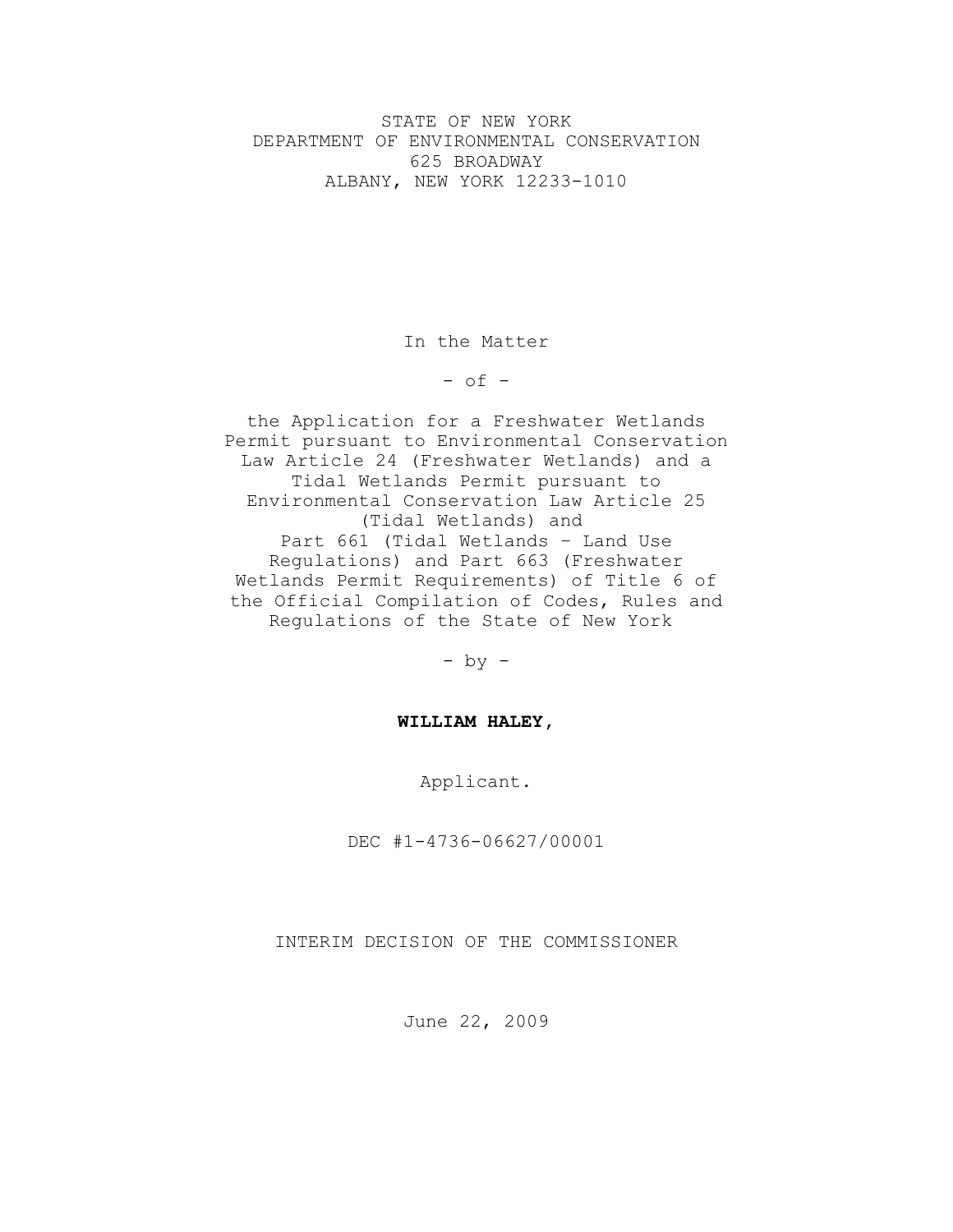## INTERIM DECISION OF THE COMMISSIONER

William Haley (the "Applicant") has applied to the New York State Department of Environmental Conservation ("Department" or "DEC") for a freshwater wetlands permit and a tidal wetlands permit for the construction of a two-story single family dwelling, driveway, and sanitary system (the "project") in the hamlet of East Quogue, Town of Southhampton, Suffolk County, New York (the "site").

Department staff, by notice of permit denial dated February 3, 2006, advised applicant that Department staff had determined that its "subject application fails to satisfy the standards for permit issuance contained in [the freshwater wetlands regulations]." On February 10, 2006, applicant requested a hearing on the denial. The matter was subsequently referred to the Office of Hearings and Mediation Services and assigned to Administrative Law Judge ("ALJ") Kevin Casutto.

Under cover of a letter dated February 9, 2007, applicant submitted a project revision, including relocation of the proposed residence and septic system, in addition to mitigation measures, to address Department staff's concerns (the "2007 Revision"). The ALJ held the issues conference in abeyance pending Department staff's review of the 2007 Revision. By letter dated November 28, 2007, Department staff advised applicant that, after reviewing the proposed changes, the project "still fails to meet the standards for permit issuance" under the freshwater wetlands regulations.

The issues conference was subsequently held and on September 18, 2008, the ALJ issued his Issues Ruling in this proceeding (the "Issues Ruling"). In his Issues Ruling, ALJ Casutto identified the following two issues for adjudication:

> 1) whether the project "complies with the permitting standards . . . and procedural requirements for various activities" for a freshwater wetlands permit; and 2) whether the project "complies with the permitting provisions for a tidal wetlands permit." See Issues Ruling, at 9.

#### – Applicant's Appeal

Applicant, by letter dated October 8, 2008, appealed from the ruling ("Applicant's Appeal Letter") on two grounds. First, applicant argued that Department staff, in its notice of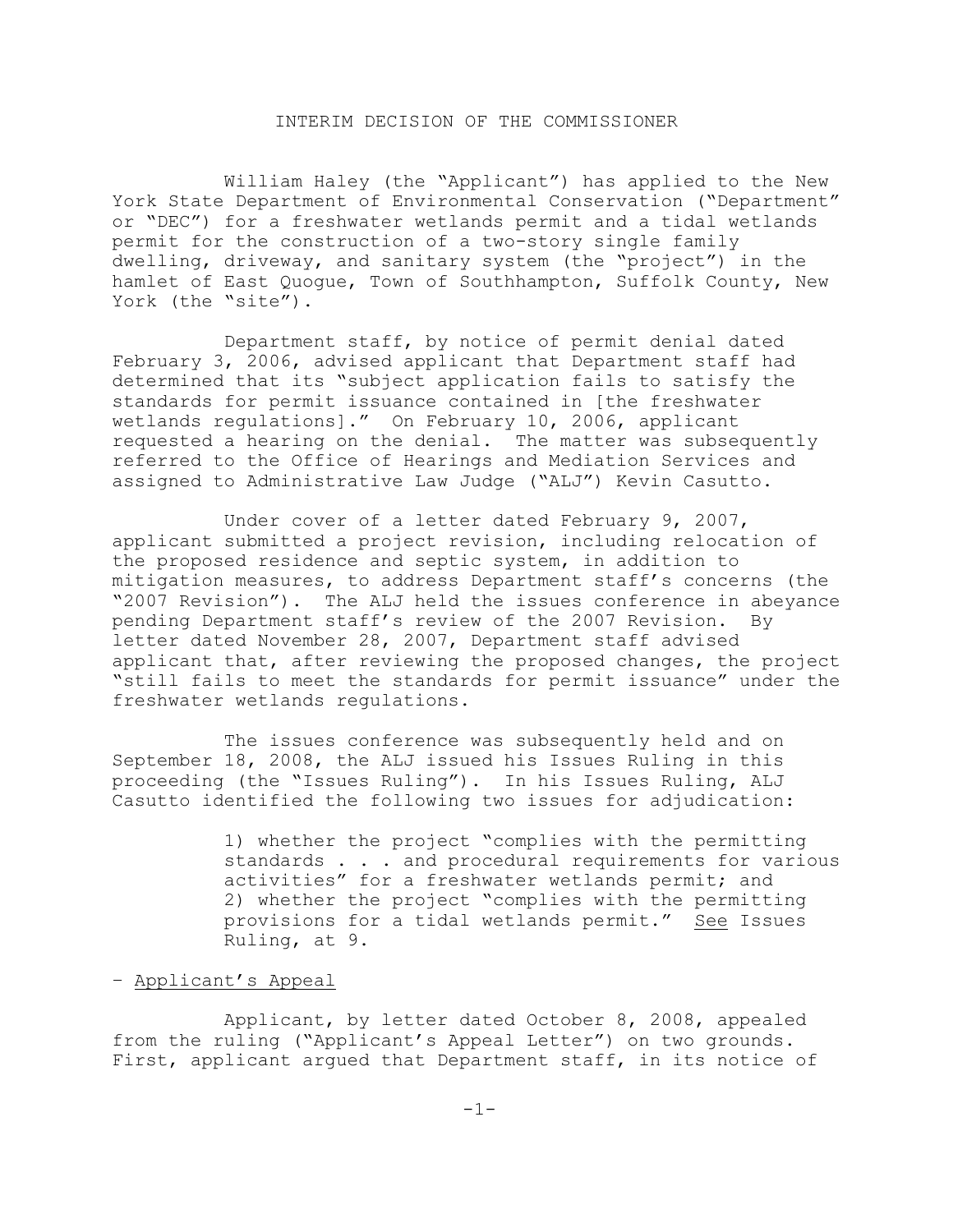permit denial, based its rejection of the application solely on the failure to satisfy the standards for permit issuance under the freshwater wetlands regulations. According to applicant, Department staff "did not raise any issues whatsoever" under the tidal wetlands regulations (see Applicant's Appeal Letter, at 2). Applicant contended that, as a result, the project's compliance with the tidal wetlands permitting standards should not be an issue for adjudication in this proceeding.

Second, applicant argued that the 2007 Revision that it submitted to Department staff "in hopes of mitigating some of the impacts raised by the [Department] in its rejection of [applicant's] initial application" should be considered in any adjudication (Applicant's Appeal Letter, at 1).

### – Department Staff's Reply

By letter reply dated November 6, 2008, Department staff contended that the failure to itemize issues in a notice of denial of an application does not preclude their being identified for adjudication in a subsequent hearing on that application. In addition, Department staff maintained that the 2007 Revision failed to meet the applicable freshwater wetlands and tidal wetlands permit standards and, accordingly, should not be considered in the adjudicatory hearing on this project.

Department staff also contended that the 2007 Revision represented an "offer of settlement" and, therefore, was inadmissible at the hearing based on section 4547 of the New York Civil Practice Law and Rules ("CPLR").

\*\*\*\*\*

For the reasons discussed in this Interim Decision, the project's compliance with tidal wetlands permitting standards will not be an issue for adjudication. Furthermore, the 2007 Revision shall be considered as a modification to the original project for purposes of the adjudicatory proceeding on this matter.

#### DISCUSSION

## – Compliance with Tidal Wetlands Regulations

Section 621.10(a) of title 6 of the Official Compilation of Codes, Rules and Regulations of the State of New York ("6 NYCRR") provides that the Department is to provide an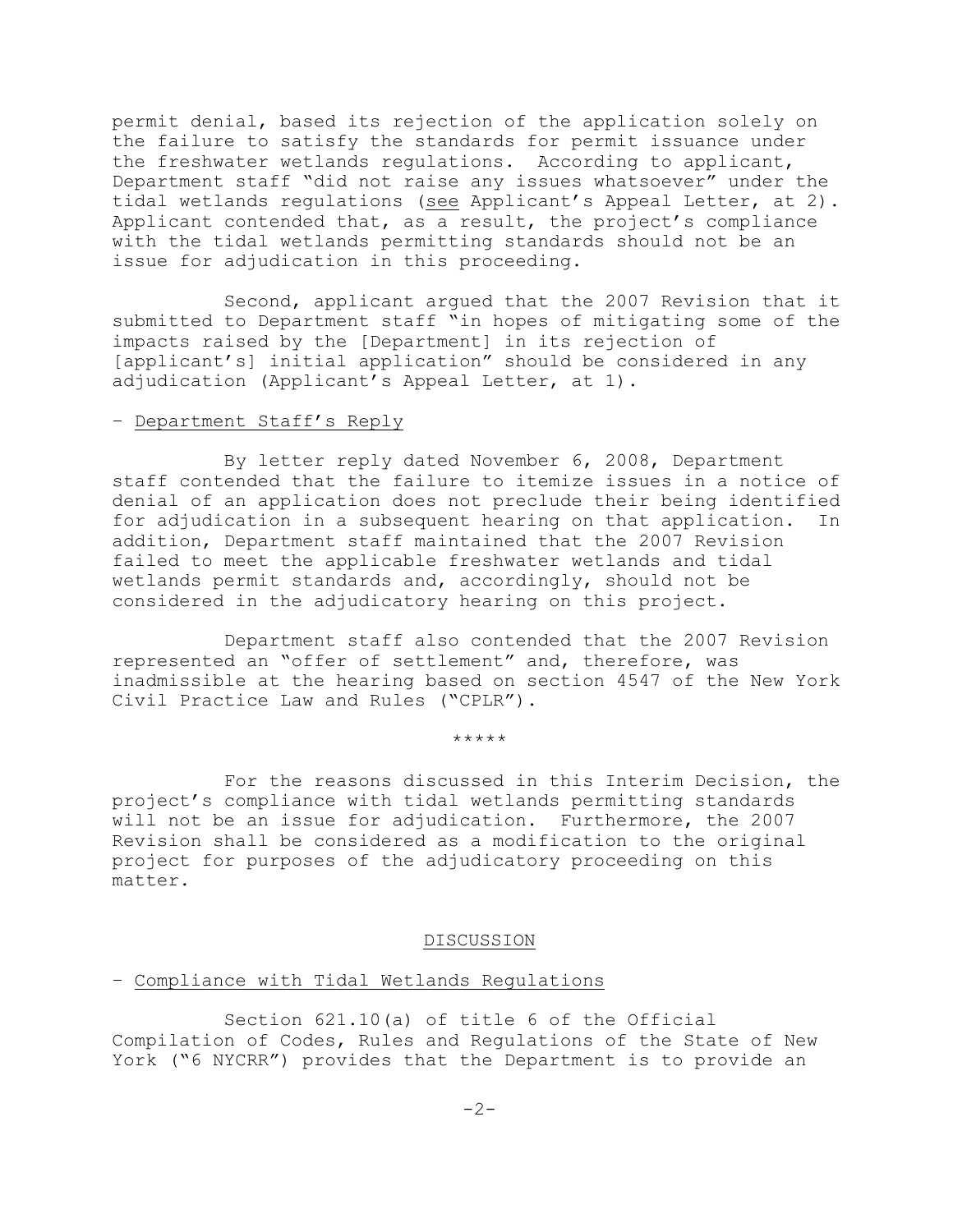applicant "with a decision in the form of: a permit, a permit with conditions or a statement that the permit applied for has been denied, with an explanation for the denial" (emphasis added).

Department staff, in its notice of permit denial to applicant, noted that applicant's project site contained a "Class II freshwater wetland." The letter went on to delineate those freshwater wetlands standards that the application failed to satisfy. Although the letter noted that the site was within "300 linear feet of NYSDEC Regulated Tidal Wetlands which is protected under the Tidal Wetlands Act," it did not make any statement that the project did not comply with the tidal wetlands law nor did it identify any tidal wetlands standard that the application did not meet. Accordingly, it was reasonable for applicant to assume that Department staff had no objections to the issuance of a tidal wetlands permit for this project.

The notice of complete application and public hearing for the project, which was published in the Department's Environmental Notice Bulletin (see Hearing Exh 2) and the Southhampton Press (Western Edition)(see Hearing Exh 3) detailed deficiencies in the permit application but only with respect to the freshwater wetlands regulations in 6 NYCRR part 663.

At the issues conference, although Department staff indicated that the project did not satisfy tidal wetlands requirements, it failed to identify those provisions of the applicable tidal wetlands law and regulations that were not met and provided no explanation of any specific deficiencies in the application in that regard (see, e.g., Hearing Transcript, at 42- 43). Nor did Department staff identify its specific tidal wetlands concerns in its reply to applicant's appeal.

Department staff is correct that applicant has the burden of proof to demonstrate in a hearing on a permit application that applicant's proposal would be in compliance with all applicable laws and regulations administered by the Department (see 6 NYCRR 624.9[b]). However, this does not relieve Department staff of the obligation to identify, in a timely fashion, those issues relating to a permit application upon which its denial is based. A reading of the notice of permit denial in this matter provided no indication that applicable tidal wetlands standards were not met. Furthermore, the notice of the project that was published in the Environmental Notice Bulletin and the local newspaper, which, in part, is intended to inform the public of environmental concerns with the project, referenced only freshwater wetland standards.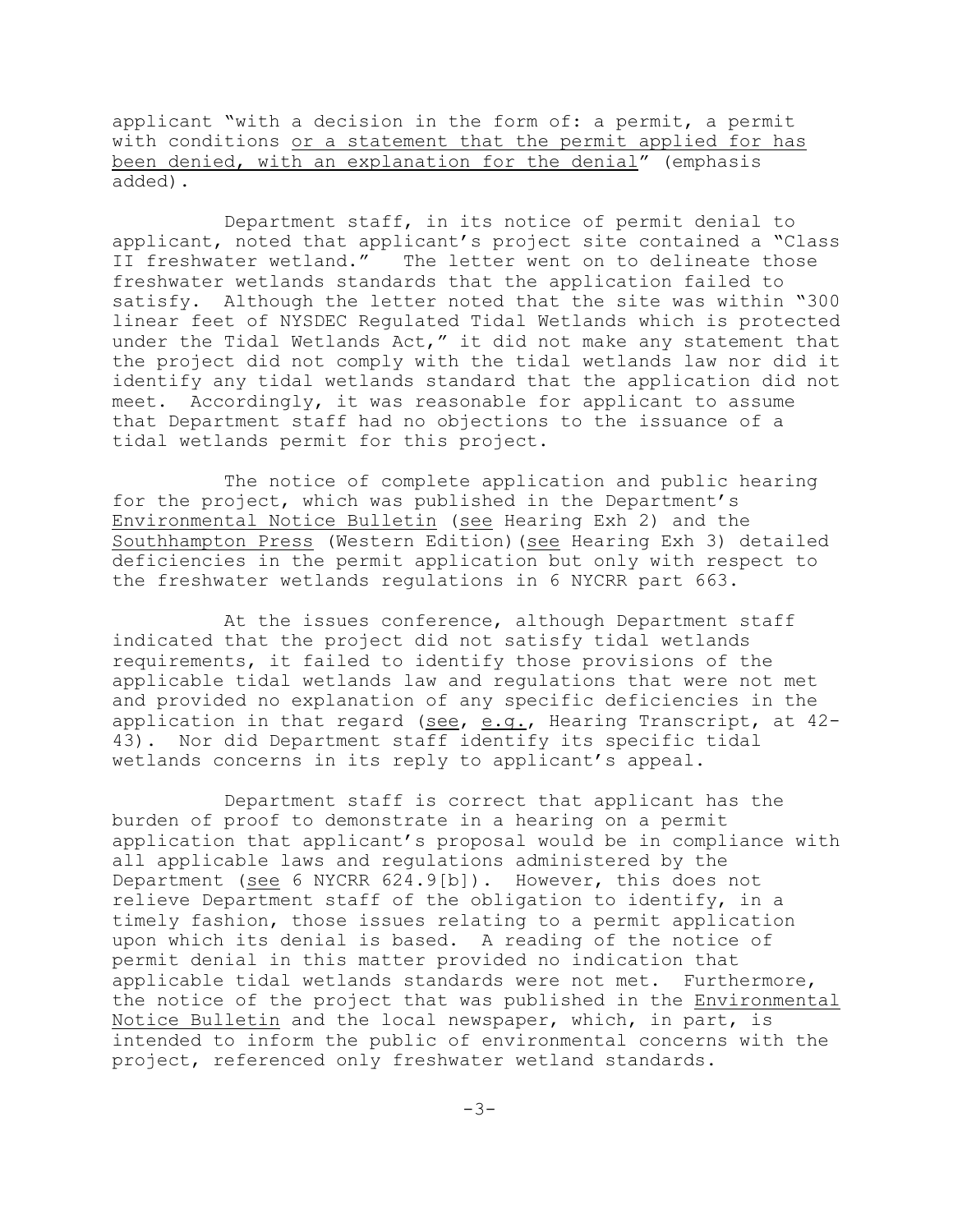An applicant is entitled to know the grounds upon which its permit application is denied so that, if it seeks a hearing on the denial, it is able to prepare its case including the identification and development of witnesses, the organization of documentary evidence and the development of legal argument. In addition, Department staff needs to inform an applicant of the specific grounds for denial to afford an applicant the opportunity to consider revisions to a project or related mitigation measures (see Matter of Kelleher, Decision of the Assistant Commissioner, December 24, 2008 ["Kelleher"], at  $3^1$ ).

In a notice of permit denial, Department staff is required to clearly state the substantive reasons for denial of the permit application, relate those reasons to the permitting standards, and, in situations such as this where more than one permit has been applied for, address each permit application that Department staff determines does not satisfy applicable standards. $2$  A failure to state the basis for denying a permit application or the mere suggestion that there might be an issue that warrants denial is insufficient to satisfy the regulatory standard of 6 NYCRR 621.10(a).

Here, Department staff's permit notice letter was silent regarding any tidal wetland standards that the project failed to meet (see, e.g., Hearing Transcript, at 42-43 [applicant noting that none of the bases for denying application were related to tidal wetland requirements]). In this circumstance where Department staff did not specify any concerns regarding the project's compliance with tidal wetland requirements, it was not unreasonable for applicant to assume that Department staff had no objections to issuance of the tidal wetlands permit.

In this proceeding, Department staff determined that the project was a Type II action (see 6 NYCRR 617.5) and was not subject to review pursuant to the State Environmental Quality Review Act ("SEQRA"). For those permit applications, however, where a SEQRA positive declaration has been issued, Department staff should also identify any SEQRA-related matters that warrant denial of the permit application.

 $1$  In Kelleher, the applicant had been advised in the notice of permit denial letter that its application failed to meet various tidal wetlands regulatory standards. At the issues conference, Department staff raised an additional issue relating to tidal wetland development restrictions. In that proceeding, the applicant had at least been notified of a number of tidal wetlands deficiencies, and the ALJ determined that the additional issue could be adjudicated. Even in those circumstances, it would have been within the ALJ's discretion to exclude the late-raised issue from consideration (see Kelleher, at 3).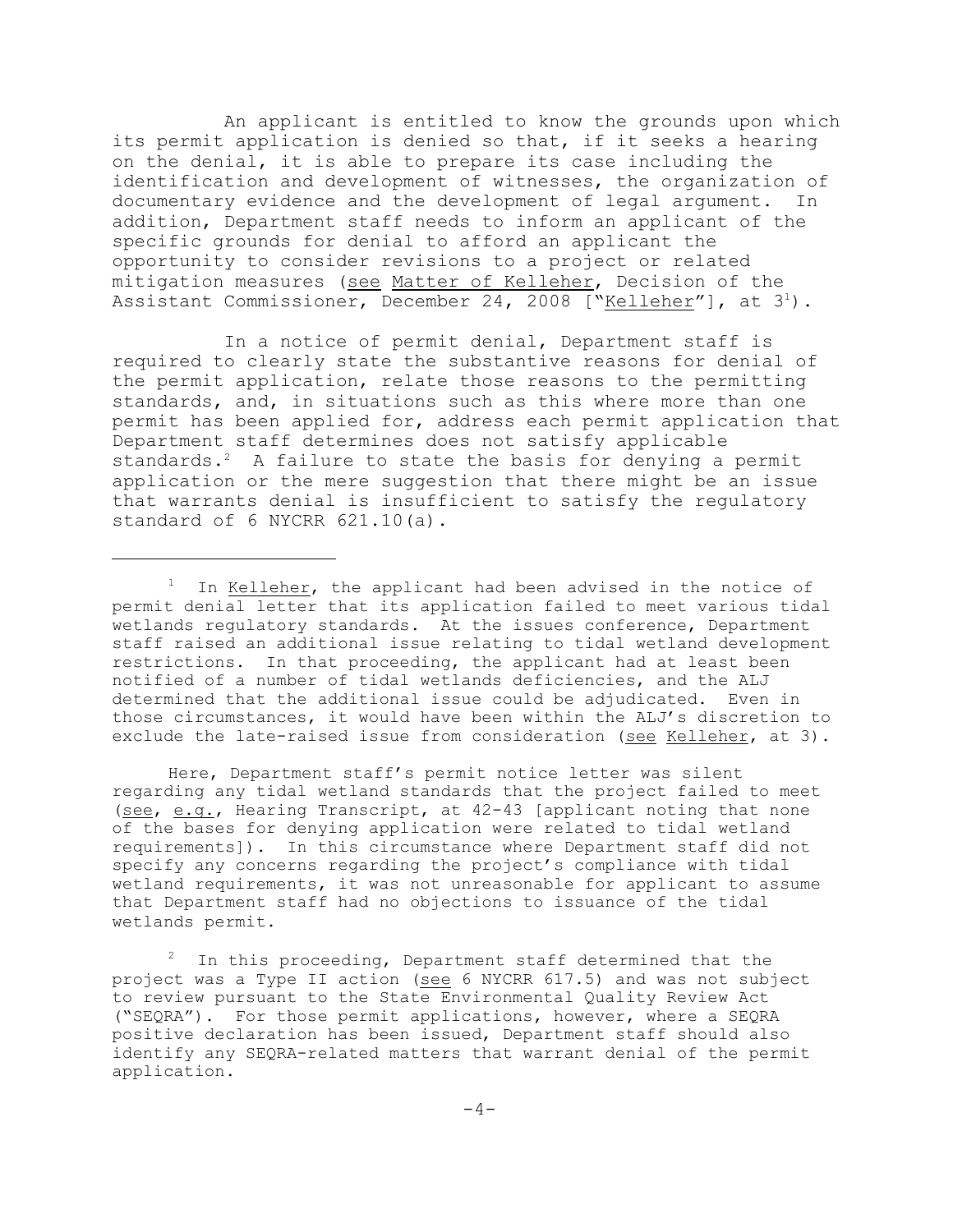Unlike the situation presented here, there may be circumstances in the permit hearing process where a new ground for denial of a permit application is legitimately identified by Department staff following issuance of a notice of permit denial. For example, Department staff may identify an additional issue based, among other things, upon new information or other submissions from an applicant. In addition, Department staff may, based on its consideration of public comment or other public submissions, identify an issue for adjudication. Where Department staff identifies a new ground for denial of a permit application following issuance of a denial letter, staff must also provide a reasoned explanation regarding why the ground was not identified at an earlier date. Absent such an explanation by Department staff, it may be appropriate to exclude consideration of Department staff's newly raised ground in the permit hearing.

The record before me does not provide any reasoned explanation why issues relating to tidal wetland permitting standards were not set forth in the notice of permit denial or in the public notice. Even at the issues conference stage, when staff contended that compliance with tidal wetlands regulations would be an issue for adjudication, Department staff failed to identify any specific tidal wetland provisions that applicant's project would not satisfy.

To ensure fairness and the orderly consideration of issues, potential issues are to be raised by the time of the issues conference (see 6 NYCRR 624.4[b][2]). It is not sufficient at the issues conference to reference an issue in a general, non-specific manner such that it is unclear or uncertain what is being proposed for adjudication. This would not meet the standard for an adjudicable issue because it does not adequately specify the matter that staff is citing as a basis to deny the permit (see 6 NYCRR 624.4[c][1][ii]).

Accordingly, based on the record before me including the lack of any specific identification of tidal wetlands provisions that warrant permit denial, compliance of applicant's project with the tidal wetlands permitting standards is not subject to adjudication in this proceeding and shall not be a basis for denial of the project.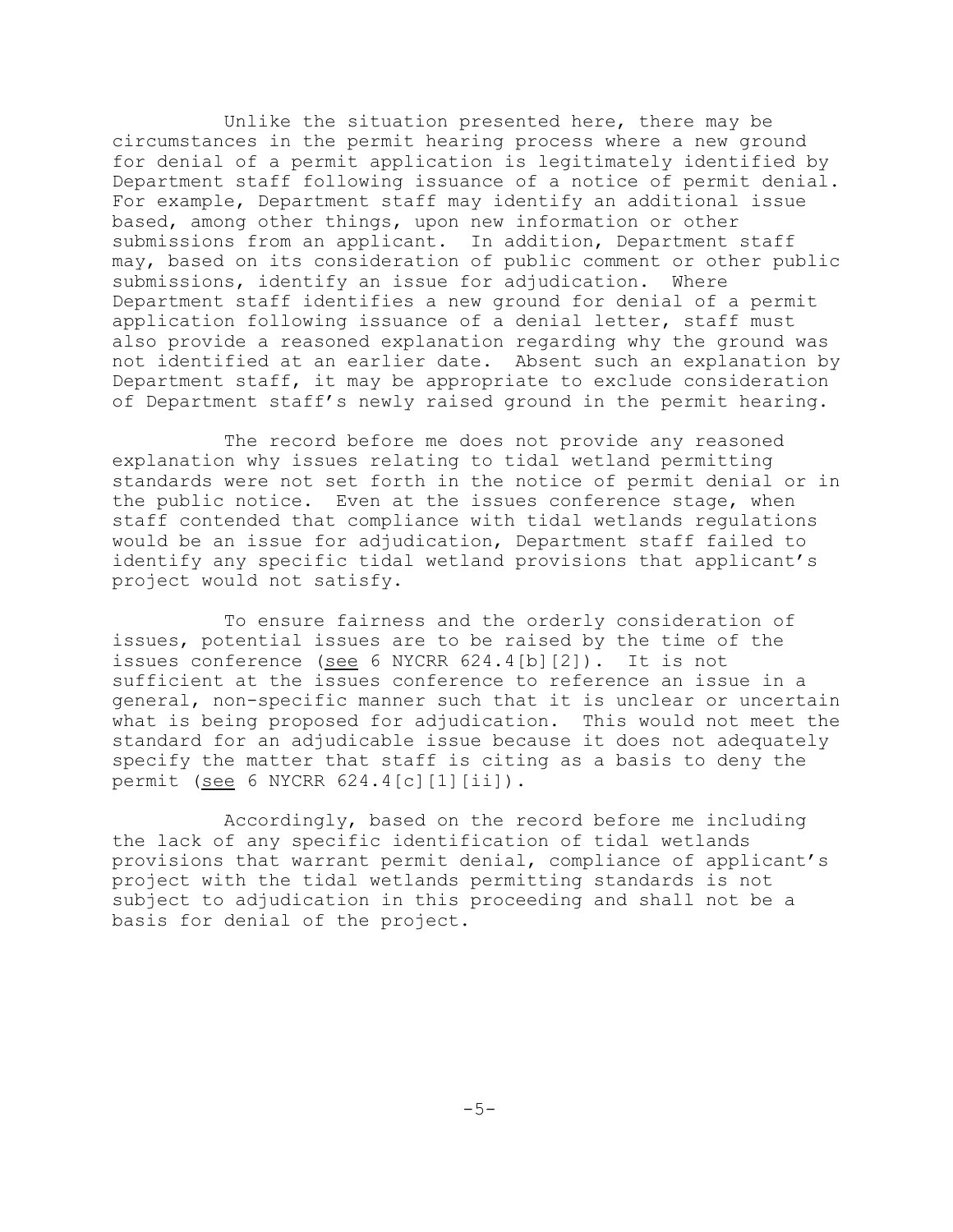### – Consideration of the 2007 Revision

As previously noted, subsequent to Department staff's issuance of the notice of permit denial, applicant submitted a modification to the project for Department staff's consideration in 2007. The terms of the 2007 Revision encompassed both project revisions (for example, relocation of the proposed dwelling to the west and north of the original footprint, reduction of the size of the dwelling, and relocation of the septic system) and specific mitigation measures (for example, revegetation and restoration of wetland areas on adjacent municipal property, and the donation of monies to the Southampton Community Preservation Fund for a local watershed). Based upon my review of applicant's submission, it is clear that it was offered to address concerns raised by Department staff in the notice of permit denial with respect to freshwater wetlands requirements.

This proceeding was held in abeyance to allow for discussions between Department staff and applicant on the project and possible revisions (see, e.g., letters dated November 3, 2006 and June 1, 2007 from ALJ Casutto to applicant and applicant's attorney, respectively). Following receipt of the 2007 Revision, Department staff concluded that it failed to meet the standards for issuance of a freshwater wetlands permit and so notified the applicant by letter dated November 28, 2007. In that letter, staff contended that, among other things, the relocation and downsizing of the proposed residence represented only a minimal increase in the setback from the freshwater wetland boundary, the relocation of the septic system and construction of a retaining wall would result in a decreased setback from that boundary as compared to the original proposal, and that the proposed mitigation measures would have little environmental benefit.

Applicant argues that, for purposes of the adjudicatory hearing, the proposed project is the initial application, as modified by the 2007 Revision. Department staff disagrees and argues that, in order for the 2007 Revision to be considered, applicant is required to withdraw its original application and file a new application (see Hearing Transcript, at 21).

A hearing on a permit application can elicit information that may lead to further modification of a proposed project. The hearing process is an iterative one where applicant may offer changes to a project that are meant to address environmental concerns or provide for further mitigation. The practice of offering project modifications in a good faith effort to mitigate environmental impacts or achieve compliance with permitting standards is one that I encourage.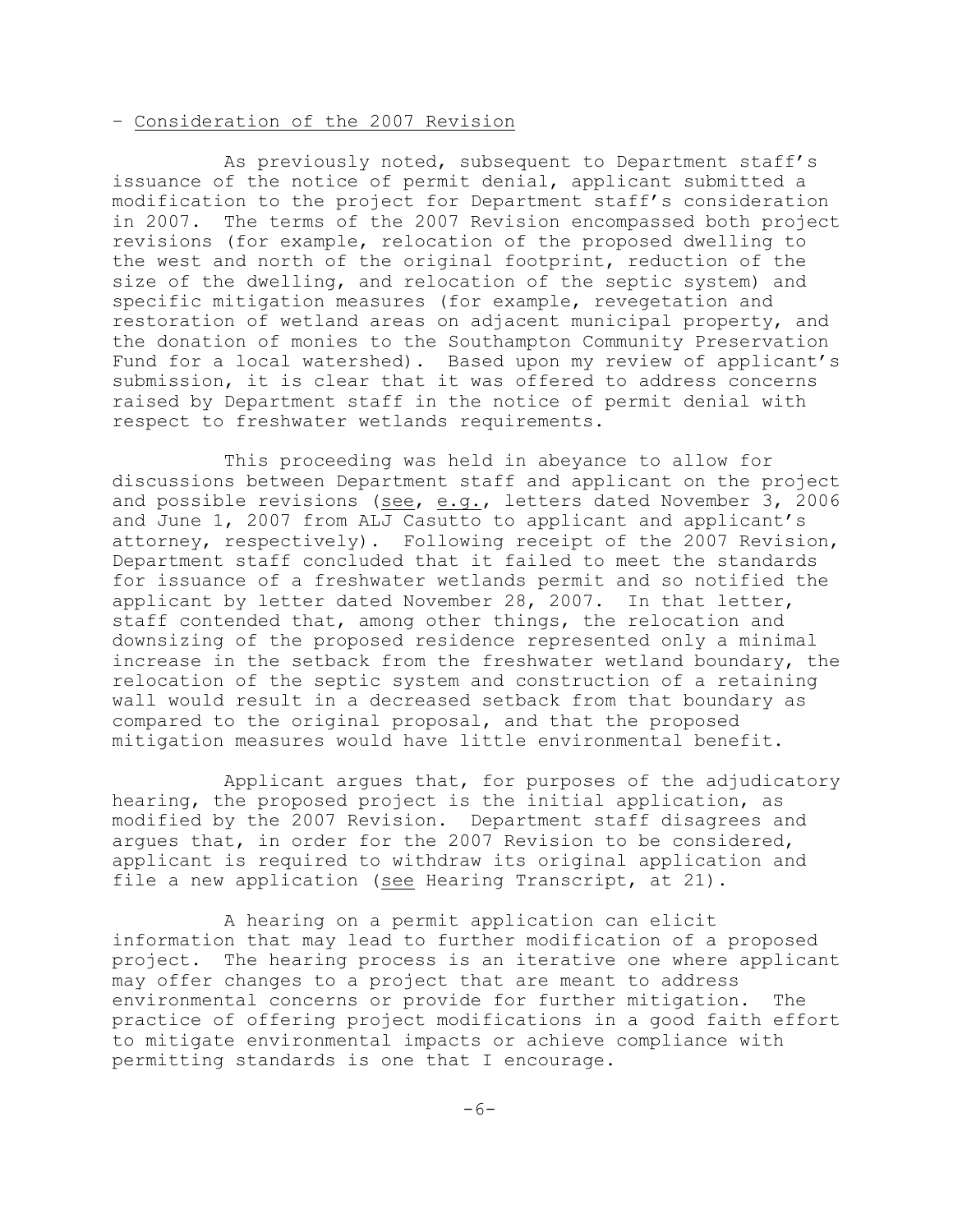A productive collaboration, where Department staff clearly explains why a permit denial is warranted, and applicant has the opportunity to respond with potential changes to the project design, is an administratively efficient and practical way to both protect the environment and enable project proponents to pursue their goals. It is accordingly appropriate to consider the 2007 Revision in the adjudicatory proceeding on this project.

Department staff also argues that the 2007 Revision was submitted to the Department "as an offer of settlement and as such [is] inadmissible at the hearing (CPLR 4547), precluding consideration of the plans as part of the permit application and from this adjudicatory hearing." This argument is rejected. This proceeding is not an enforcement hearing where settlement proposals may be excluded from consideration (see, e.g., Matter of Bath Petroleum Storage, Inc., Ruling of the ALJ, June 13, 2005, at 9). In permit application hearings, project redesign and modifications proposed to address environmental concerns or to satisfy applicable legal requirements may as appropriate be considered, and they are not excludable as "settlement offers."

Circumstances may exist where modifications to a proposed project so substantially change an application that a pending proceeding would need to be terminated, and the applicant would be required to file a new application, restarting the application review process from the beginning. Examples of such changes would be substantially increasing the footprint of a proposed residential dwelling or changing the project from residential to commercial. That is clearly not the case here.<sup>3</sup>

I concur with applicant that his project, as modified by the 2007 Revision, is a proper subject for adjudication in this proceeding (see Hearing Transcript, at 28-29). The Issues Ruling listed the specific freshwater wetlands standards to be addressed for purposes of the original application and related environmental items (see Issues Ruling, at 7-9). These standards, in conjunction with Department staff's evaluation of the 2007 Revision's compliance with freshwater wetland requirements (see letter dated November 28, 2007 from DEC Environmental Analyst I Susan Ackerman to applicant's consultant), are to be addressed in the adjudicatory hearing.

 $3$  Circumstances may also exist where an applicant proposes a project that it knows is not permittable and then proceeds to submit a multitude of modification alternatives. In those situations, requiring the filing of a new application(s) may be appropriate. Again, that is not the situation here.